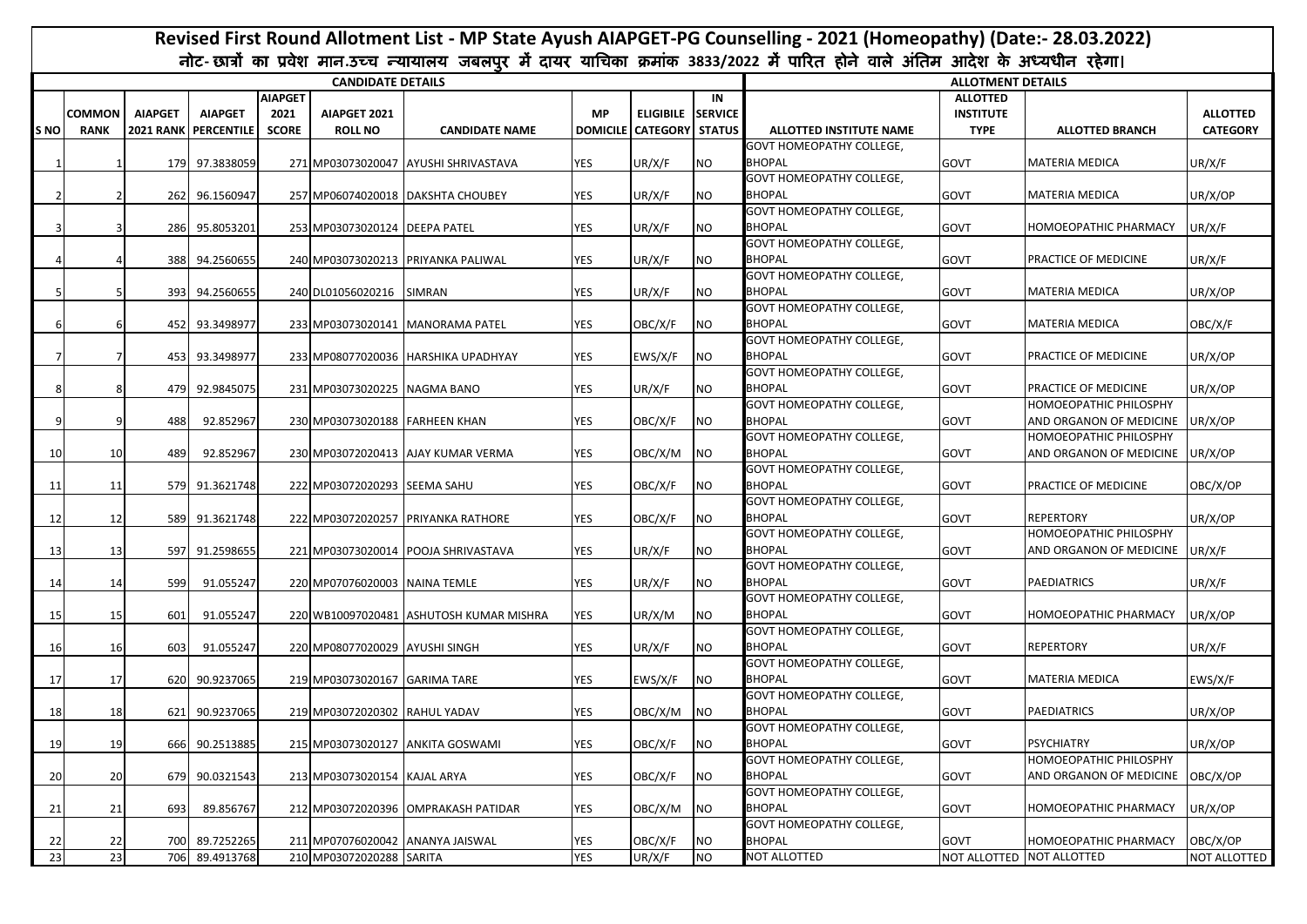| <b>CANDIDATE DETAILS</b> |               |                |                      |                |                                 |                                         |            |                          |                | <b>ALLOTMENT DETAILS</b>        |                           |                              |                     |
|--------------------------|---------------|----------------|----------------------|----------------|---------------------------------|-----------------------------------------|------------|--------------------------|----------------|---------------------------------|---------------------------|------------------------------|---------------------|
|                          |               |                |                      | <b>AIAPGET</b> |                                 |                                         |            |                          | IN             |                                 | <b>ALLOTTED</b>           |                              |                     |
|                          | <b>COMMON</b> | <b>AIAPGET</b> | <b>AIAPGET</b>       | 2021           | AIAPGET 2021                    |                                         | <b>MP</b>  | <b>ELIGIBILE</b>         | <b>SERVICE</b> |                                 | <b>INSTITUTE</b>          |                              | <b>ALLOTTED</b>     |
| <b>SNO</b>               | <b>RANK</b>   |                | 2021 RANK PERCENTILE | <b>SCORE</b>   | <b>ROLL NO</b>                  | <b>CANDIDATE NAME</b>                   |            | DOMICILE CATEGORY STATUS |                | ALLOTTED INSTITUTE NAME         | <b>TYPE</b>               | <b>ALLOTTED BRANCH</b>       | <b>CATEGORY</b>     |
|                          |               |                |                      |                |                                 |                                         |            |                          |                | <b>GOVT HOMEOPATHY COLLEGE,</b> |                           |                              |                     |
| 24                       | 24            | 759            | 88.8921368           |                |                                 | 207 MP03073020193 KIRTI PATWARIYA       | YES        | OBC/X/F                  | <b>NO</b>      | <b>BHOPAL</b>                   | <b>GOVT</b>               | <b>REPERTORY</b>             | OBC/X/F             |
| 25                       | 25            | 767            | 88.7021339           |                |                                 | 206 WB01094020036 MANORANJAN KUMAR      | <b>YES</b> | UR/X/M                   | <b>NO</b>      | <b>NOT ALLOTTED</b>             | NOT ALLOTTED NOT ALLOTTED |                              | <b>NOT ALLOTTED</b> |
|                          |               |                |                      |                |                                 |                                         |            |                          |                | DISTRICT HOMOEOPATHIC MEDICAL   |                           |                              |                     |
| 26                       | 26            | 768            | 88.7021339           |                |                                 | 206 MP07076020125 SHUBHAM SHARMA        | YES        | UR/X/M                   | NO             | <b>COLLEGE RATLAM</b>           | PRIVATE                   | <b>MATERIA MEDICA</b>        | UR/X/OP             |
|                          |               |                |                      |                |                                 |                                         |            |                          |                | <b>GOVT HOMEOPATHY COLLEGE,</b> |                           |                              |                     |
| 27                       | 27            |                | 771 88.7021339       |                |                                 | 206 MP03072020235 MEGHNA JAISWAL        | YES        | OBC/X/F                  | ΝO             | <b>BHOPAL</b>                   | <b>GOVT</b>               | <b>REPERTORY</b>             | OBC/X/OP            |
| 28                       | 28            | 791            | 88.3513593           |                | 204 MP03072020237 MEDHA DUBEY   |                                         | <b>YES</b> | UR/X/F                   | NO             | <b>NOT ALLOTTED</b>             | NOT ALLOTTED NOT ALLOTTED |                              | NOT ALLOTTED        |
| 29                       | 29            | 793            | 88.3513593           |                | 204 MP03073020010 NISHA MEENA   |                                         | <b>YES</b> | OBC/X/F                  | NO             | <b>NOT ALLOTTED</b>             | NOT ALLOTTED NOT ALLOTTED |                              | NOT ALLOTTED        |
|                          |               |                |                      |                |                                 |                                         |            |                          |                | <b>GOVT HOMEOPATHY COLLEGE,</b> |                           | HOMOEOPATHIC PHILOSPHY       |                     |
| 30                       | 30            | 794            | 88.3513593           |                |                                 | 204 MP03073020128 VAISHALI SAXENA       | <b>YES</b> | EWS/X/F                  | NO.            | <b>BHOPAL</b>                   | GOVT                      | AND ORGANON OF MEDICINE      | EWS/X/OP            |
|                          |               |                |                      |                |                                 |                                         |            |                          |                | <b>GOVT HOMEOPATHY COLLEGE,</b> |                           |                              |                     |
| 31                       | 31            | 801            | 88.2344344           |                |                                 | 203 MP03073020123 CHHAVI CHAKRAWARTY    | <b>YES</b> | EWS/X/F                  | <b>NO</b>      | <b>BHOPAL</b>                   | GOVT                      | PRACTICE OF MEDICINE         | EWS/X/OP            |
| 32                       | 32            | 802            | 88.2344344           |                |                                 | 203 MP03072020341 RAJESH CHOUDHARY      | <b>YES</b> | OBC/X/M                  | <b>NO</b>      | <b>NOT ALLOTTED</b>             | NOT ALLOTTED NOT ALLOTTED |                              | NOT ALLOTTED        |
| 33                       | 33            | 815            | 88.0298158           |                | 202 MP03073020202 SUMAIYA KHAN  |                                         | <b>YES</b> | OBC/X/F                  | <b>NO</b>      | <b>NOT ALLOTTED</b>             | NOT ALLOTTED NOT ALLOTTED |                              | NOT ALLOTTED        |
|                          |               |                |                      |                |                                 |                                         |            |                          |                | <b>GOVT HOMEOPATHY COLLEGE,</b> |                           |                              |                     |
| 34                       | 34            |                | 826 87.8105817       |                |                                 | 201 WB10098020580 VISHAL KUMAR JALIYA   | YES        | SC/X/M                   | ΝO             | <b>BHOPAL</b>                   | GOVT                      | <b>HOMOEOPATHIC PHARMACY</b> | SC/X/OP             |
|                          |               |                |                      |                |                                 |                                         |            |                          |                | <b>GOVT HOMEOPATHY COLLEGE,</b> |                           |                              |                     |
| 35                       | 35            |                | 854 87.4305759       |                |                                 | 199 MP03073020147 MENIKA PRAJAPATI      | YES        | SC/X/F                   | NO             | <b>BHOPAL</b>                   | <b>GOVT</b>               | <b>MATERIA MEDICA</b>        | SC/X/F              |
| 36                       | 36            | 875            | 87.0651856           |                |                                 | 198 MP07076020128 CHITRANSH SHRIVASTAVA | <b>YES</b> | UR/X/M                   | <b>NO</b>      | <b>NOT ALLOTTED</b>             | NOT ALLOTTED NOT ALLOTTED |                              | NOT ALLOTTED        |
| 37                       | 37            | 879            | 87.0651856           |                | 198 MP07076020044 RANU PATIDAR  |                                         | <b>YES</b> | OBC/X/F                  | ΝO             | <b>NOT ALLOTTED</b>             | NOT ALLOTTED NOT ALLOTTED |                              | NOT ALLOTTED        |
|                          |               |                |                      |                |                                 |                                         |            |                          |                | <b>GOVT HOMEOPATHY COLLEGE,</b> |                           |                              |                     |
| 38                       | 38            | 907            | 86.6559486           |                |                                 | 196 MP03073020006 ROOPALI SHARMA        | YES        | UR/H/F                   | ΝO             | <b>BHOPAL</b>                   | GOVT                      | <b>REPERTORY</b>             | UR/H/OP             |
| 39                       | 39            | 914            | 86.3051739           |                |                                 | 195 MP03072020434 AMOL SINGH KIRAR      | <b>YES</b> | OBC/X/M                  | NO             | <b>NOT ALLOTTED</b>             | NOT ALLOTTED NOT ALLOTTED |                              | NOT ALLOTTED        |
|                          |               |                |                      |                |                                 |                                         |            |                          |                | <b>GOVT HOMEOPATHY COLLEGE,</b> |                           |                              |                     |
| 40                       | 40            | 927            | 86.3051739           |                | 195 MP03072020295 LAXMI VERMA   |                                         | YES        | SC/X/F                   | ΝO             | <b>BHOPAL</b>                   | <b>GOVT</b>               | <b>MATERIA MEDICA</b>        | SC/X/OP             |
| 41                       | 41            | 928            | 86.3051739           |                | 195 MP03072020256 UPASANA SINHA |                                         | <b>YES</b> | UR/X/F                   | NO             | <b>NOT ALLOTTED</b>             | NOT ALLOTTED NOT ALLOTTED |                              | NOT ALLOTTED        |
| 42                       | 42            | 948            | 86.0567086           |                |                                 | 194 MP06074020002 POONAM SHARMA         | <b>YES</b> | UR/X/F                   | ΝO             | <b>NOT ALLOTTED</b>             | NOT ALLOTTED NOT ALLOTTED |                              | NOT ALLOTTED        |
|                          |               |                |                      |                |                                 |                                         |            |                          |                | <b>GOVT HOMEOPATHY COLLEGE,</b> |                           |                              |                     |
| 43                       | 43            | 961            | 85.8959369           |                |                                 | 193 MP03073020221 PRAGYA DHAKAD         | YES        | SC/X/F                   | ΝO             | <b>BHOPAL</b>                   | GOVT                      | PRACTICE OF MEDICINE         | SC/X/OP             |
|                          |               |                |                      |                |                                 |                                         |            |                          |                | <b>GOVT HOMEOPATHY COLLEGE,</b> |                           | HOMOEOPATHIC PHILOSPHY       |                     |
| 44                       | 44            | 1022           | 84.8143818           |                |                                 | 190 MP03073020031 SHIVANGI PARIHAR      | YES        | SC/X/F                   | ΝO             | <b>BHOPAL</b>                   | GOVT                      | AND ORGANON OF MEDICINE      | SC/X/OP             |
|                          |               |                |                      |                |                                 |                                         |            |                          |                | <b>GOVT HOMEOPATHY COLLEGE,</b> |                           |                              |                     |
| 45                       | 45            | 1026           | 84.8143818           |                | 190 MP03073020133 PREETI RAI    |                                         | YES        | EWS/X/F                  | <b>NO</b>      | <b>BHOPAL</b>                   | GOVT                      | <b>HOMOEOPATHIC PHARMACY</b> | EWS/X/OP            |
| 46                       | 46            | 1049           | 84.3905291           |                | 189 MP03072020255 PRINCI FATTA  |                                         | <b>YES</b> | UR/X/F                   | <b>NO</b>      | <b>NOT ALLOTTED</b>             | NOT ALLOTTED NOT ALLOTTED |                              | NOT ALLOTTED        |
| 47                       | 47            | 1054           | 84.3905291           |                | 189 MP08077020037 RUCHI PATEL   |                                         | <b>YES</b> | UR/X/F                   | <b>NO</b>      | <b>NOT ALLOTTED</b>             | NOT ALLOTTED NOT ALLOTTED |                              | NOT ALLOTTED        |
| 48                       | 48            | 1057           | 84.3905291           |                |                                 | 189 MP03072020404 SACHIN PATIDAR        | <b>YES</b> | OBC/X/M                  | <b>NO</b>      | <b>NOT ALLOTTED</b>             | NOT ALLOTTED NOT ALLOTTED |                              | NOT ALLOTTED        |
| 49                       | 49            | 1081           | 84.1274481           |                |                                 | 188 MP08077020013 SUMAN MAHAWAR         | <b>YES</b> | UR/X/F                   | <b>NO</b>      | <b>NOT ALLOTTED</b>             | NOT ALLOTTED NOT ALLOTTED |                              | NOT ALLOTTED        |
| 50                       | 50            | 1088           | 83.8497515           |                | 187 MP03073020216 NOSHEEN       |                                         | <b>YES</b> | UR/X/F                   | <b>NO</b>      | <b>NOT ALLOTTED</b>             | NOT ALLOTTED NOT ALLOTTED |                              | NOT ALLOTTED        |
| 51                       | 51            |                | 1142 83.2066647      |                | 185 MP03073020182 ADITI TIWARI  |                                         | <b>YES</b> | UR/X/F                   | NO.            | NOT ALLOTTED                    | NOT ALLOTTED NOT ALLOTTED |                              | NOT ALLOTTED        |
|                          |               |                |                      |                |                                 |                                         |            |                          |                | <b>GOVT HOMEOPATHY COLLEGE,</b> |                           |                              |                     |
| 52                       | 52            |                | 1146 83.2066647      |                | 185 MP03072020242 SHIVANI DHOKE |                                         | YES        | SC/X/F                   | NO             | <b>BHOPAL</b>                   | GOVT                      | <b>REPERTORY</b>             | SC/X/F              |
| 53                       | 53            | 1156           | 82.972815            |                |                                 | 184 MR17132020008 SHWETA THAKRE         | <b>YES</b> | OBC/X/F                  | <b>NO</b>      | <b>NOT ALLOTTED</b>             | NOT ALLOTTED NOT ALLOTTED |                              | NOT ALLOTTED        |
| 54                       | 54            | 1182           | 82.6220403           |                | 183 MP03072020393 SHASHANK JAIN |                                         | YES        | EWS/X/M                  | <b>NO</b>      | NOT ALLOTTED                    | NOT ALLOTTED NOT ALLOTTED |                              | NOT ALLOTTED        |
|                          |               |                |                      |                |                                 |                                         |            |                          |                | <b>GOVT HOMEOPATHY COLLEGE,</b> |                           |                              |                     |
| 55                       | 55            |                | 1205 82.2128033      |                |                                 | 182 MP07076020023 PARIDHI PARMAR        | <b>YES</b> | SC/X/F                   | <b>NO</b>      | <b>BHOPAL</b>                   | <b>GOVT</b>               | <b>PSYCHIATRY</b>            | SC/X/OP             |
| 56                       | 56            | 1209           | 82.2128033           |                |                                 | 182 MP03073020029 NIKITA KALWANI        | <b>YES</b> | UR/X/F                   | <b>NO</b>      | NOT ALLOTTED                    | NOT ALLOTTED NOT ALLOTTED |                              | NOT ALLOTTED        |
| 57                       | 57            |                | 1227 81.9204911      |                | 181 MP06074020039 PRACHI GUPTA  |                                         | <b>YES</b> | UR/X/F                   | <b>NO</b>      | <b>NOT ALLOTTED</b>             | NOT ALLOTTED NOT ALLOTTED |                              | NOT ALLOTTED        |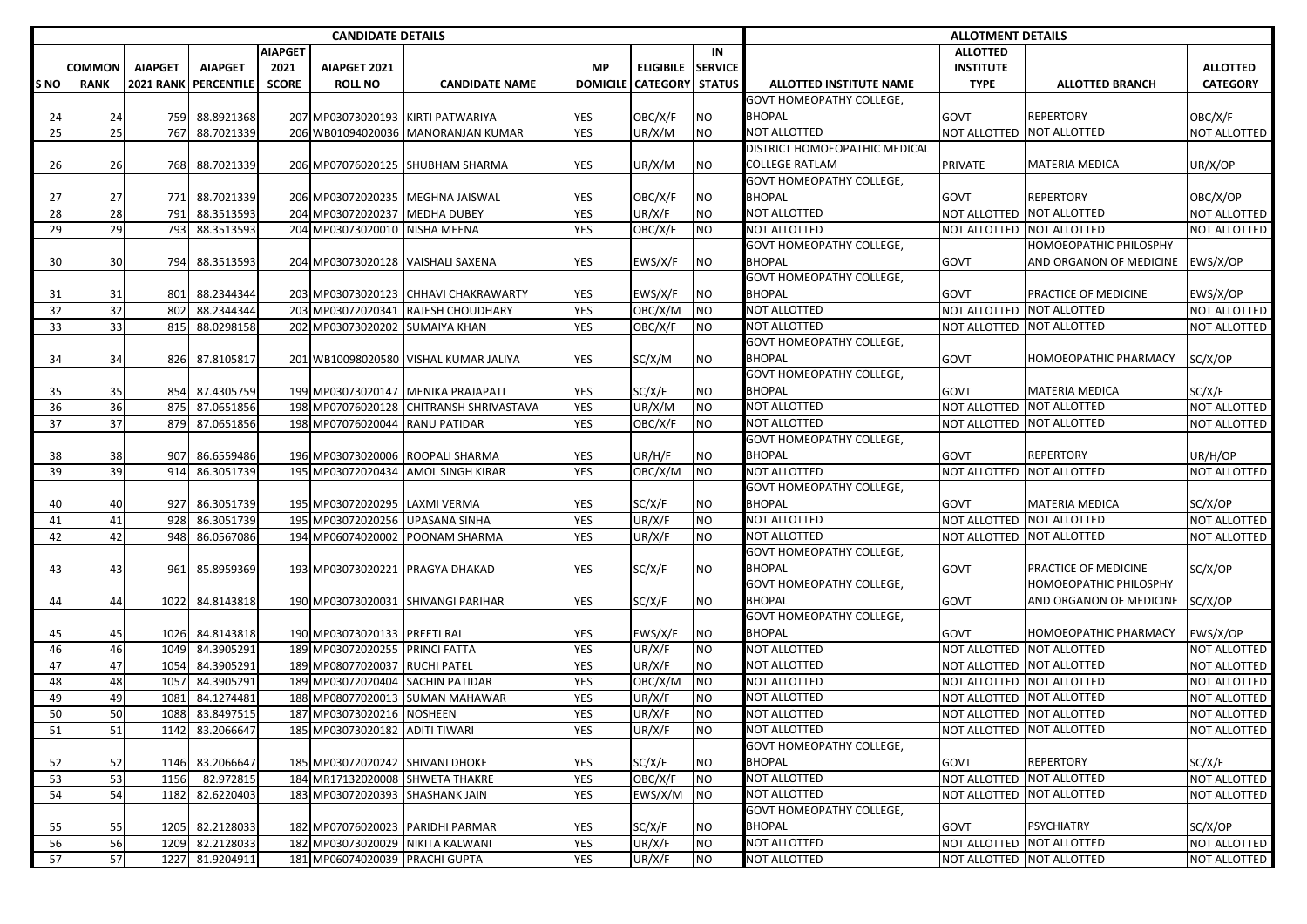| <b>CANDIDATE DETAILS</b> |               |                |                      |                |                                                                   |                                         |            |                                 |                | <b>ALLOTMENT DETAILS</b>        |                                           |                           |                              |
|--------------------------|---------------|----------------|----------------------|----------------|-------------------------------------------------------------------|-----------------------------------------|------------|---------------------------------|----------------|---------------------------------|-------------------------------------------|---------------------------|------------------------------|
|                          |               |                |                      | <b>AIAPGET</b> |                                                                   |                                         |            |                                 | IN             |                                 | <b>ALLOTTED</b>                           |                           |                              |
|                          | <b>COMMON</b> | <b>AIAPGET</b> | <b>AIAPGET</b>       | 2021           | AIAPGET 2021                                                      |                                         | <b>MP</b>  | <b>ELIGIBILE</b>                | <b>SERVICE</b> |                                 | <b>INSTITUTE</b>                          |                           | <b>ALLOTTED</b>              |
| S NO                     | <b>RANK</b>   |                | 2021 RANK PERCENTILE | <b>SCORE</b>   | <b>ROLL NO</b>                                                    | <b>CANDIDATE NAME</b>                   |            | <b>DOMICILE CATEGORY STATUS</b> |                | <b>ALLOTTED INSTITUTE NAME</b>  | <b>TYPE</b>                               | <b>ALLOTTED BRANCH</b>    | <b>CATEGORY</b>              |
|                          |               |                |                      |                |                                                                   |                                         |            |                                 |                | <b>GOVT HOMEOPATHY COLLEGE,</b> |                                           | HOMOEOPATHIC PHILOSPHY    |                              |
| 58                       | 58            | 1251           | 81.6281789           |                | 180 MP03073020061 USHA DHURVE                                     |                                         | YES        | ST/X/F                          | <b>NO</b>      | <b>BHOPAL</b>                   | <b>GOVT</b>                               | AND ORGANON OF MEDICINE   | ST/X/F                       |
| 59                       | 59            | 1268           | 81.3504823           |                | 179 MP03073020180 SHREYA SINGH                                    |                                         | <b>YES</b> | UR/X/F                          | <b>NO</b>      | <b>NOT ALLOTTED</b>             | <b>NOT ALLOTTED</b>                       | <b>NOT ALLOTTED</b>       | NOT ALLOTTED                 |
| 60                       | 60            | 1286           | 80.912014            |                |                                                                   | 178 MP03072020239 RIDA ANJUM KHAN       | YES        | EWS/X/F                         | <b>NO</b>      | NOT ALLOTTED                    | NOT ALLOTTED                              | <b>NOT ALLOTTED</b>       | NOT ALLOTTED                 |
| 61                       | 61            | 1289           | 80.912014            |                | 178 MP03073020058 SABA MANSOORI                                   |                                         | YES        | OBC/X/F                         | N <sub>O</sub> | <b>NOT ALLOTTED</b>             | NOT ALLOTTED NOT ALLOTTED                 |                           | <b>NOT ALLOTTED</b>          |
| 62                       | 62            | 1329           | 80.3273897           |                | 176 MP07076020031                                                 | <b>AYUSHI TRIPATHI</b>                  | YES        | UR/X/F                          | <b>NO</b>      | <b>NOT ALLOTTED</b>             | NOT ALLOTTED                              | NOT ALLOTTED              | NOT ALLOTTED                 |
| 63                       | 63            | 1339           | 80.3273897           |                |                                                                   | 176 MP03073020164 NAMRATA THAKUR        | <b>YES</b> | OBC/X/F                         | <b>NO</b>      | NOT ALLOTTED                    |                                           | NOT ALLOTTED NOT ALLOTTED | NOT ALLOTTED                 |
| 64                       | 65            | 1349           | 80.0058462           |                | 175 UP15010020025                                                 | <b>SANGEETA GUPTA</b>                   | YES        | EWS/X/F                         | <b>NO</b>      | NOT ALLOTTED                    | NOT ALLOTTED NOT ALLOTTED                 |                           | NOT ALLOTTED                 |
| 65                       | 66            | 1359           | 80.0058462           |                | 175 MP03072020350 SHIVAM BELE                                     |                                         | YES        | OBC/X/M                         | <b>NO</b>      | NOT ALLOTTED                    | NOT ALLOTTED NOT ALLOTTED                 |                           | NOT ALLOTTED                 |
| 66                       | 67            | 1428           | 79.0266004           |                | 172 MP03073020096 SUBHI JAIN                                      |                                         | <b>YES</b> | EWS/X/F                         | <b>NO</b>      | <b>NOT ALLOTTED</b>             | NOT ALLOTTED NOT ALLOTTED                 |                           | NOT ALLOTTED                 |
| 67                       | 68            | 1442           | 78.6904414           |                | 171 MP07076020097                                                 | PRIYANKA KOURAV                         | YES        | OBC/X/F                         | <b>NO</b>      | NOT ALLOTTED                    | NOT ALLOTTED NOT ALLOTTED                 |                           | NOT ALLOTTED                 |
| 68                       | 69            | 1449           | 78.6904414           |                | 171 MP03072020262 ANJU THAKUR                                     |                                         | YES        | EWS/X/F                         | N <sub>O</sub> | NOT ALLOTTED                    | NOT ALLOTTED NOT ALLOTTED                 |                           | NOT ALLOTTED                 |
| 69                       | 70            | 1451           | 78.6904414           |                | 171 MP03073020201                                                 | <b>RABAEL TARIQ</b>                     | YES        | UR/X/F                          | <b>NO</b>      | <b>NOT ALLOTTED</b>             | NOT ALLOTTED NOT ALLOTTED                 |                           | NOT ALLOTTED                 |
| 70                       | 71            | 1453           | 78.6904414           |                | 171 MP07076020022                                                 | <b>DIKHSA UDENIYA</b>                   | <b>YES</b> | EWS/X/F                         | N <sub>O</sub> | NOT ALLOTTED                    | NOT ALLOTTED NOT ALLOTTED                 |                           | NOT ALLOTTED                 |
| 71                       | 72            | 1473           | 78.2519731           |                |                                                                   | 170 MP08077020035 POOJA AHIRWAR         | YES        | SC/X/F                          | <b>NO</b>      | NOT ALLOTTED                    | NOT ALLOTTED NOT ALLOTTED                 |                           | <b>NOT ALLOTTED</b>          |
| 72                       | 73            | 1480           | 78.2519731           |                | 170 MP03073020023 SHUBHI JAIN                                     |                                         | YES        | EWS/X/F                         | N <sub>O</sub> | <b>NOT ALLOTTED</b>             | NOT ALLOTTED NOT ALLOTTED                 |                           | <b>NOT ALLOTTED</b>          |
|                          |               |                |                      |                |                                                                   |                                         |            |                                 |                | DISTRICT HOMOEOPATHIC MEDICAL   |                                           |                           |                              |
| 73                       | 74            | 1501           | 78.0035077           |                |                                                                   | 169 MR22148020597 ASHUTOSH TRIPATHI     | YES        | UR/X/M                          | <b>NO</b>      | <b>COLLEGE RATLAM</b>           | PRIVATE                                   | PRACTICE OF MEDICINE      | UR/X/OP                      |
| 74                       | 75            | 1519           | 77.6527331           |                | 168 MP07076020041 VANDITA SATHE                                   |                                         | YES        | UR/X/F                          | <b>NO</b>      | <b>NOT ALLOTTED</b>             | NOT ALLOTTED                              | <b>NOT ALLOTTED</b>       | NOT ALLOTTED                 |
| 75                       | 76            | 1525           | 77.6527331           |                | 168 MP07076020005 AYUSHI JAIN                                     |                                         | YES        | UR/X/F                          | N <sub>O</sub> | <b>NOT ALLOTTED</b>             | NOT ALLOTTED NOT ALLOTTED                 |                           | NOT ALLOTTED                 |
| 76                       | 77            | 1546           | 77.2727273           |                |                                                                   | 167 MP07076020102 SHIVANI PATIDAR       | YES        | OBC/X/F                         | <b>NO</b>      | <b>NOT ALLOTTED</b>             | <b>NOT ALLOTTED</b>                       | <b>NOT ALLOTTED</b>       | NOT ALLOTTED                 |
| 77                       | 78            | 1560           | 77.0096463           |                | 166 MP03073020135 KHUSHBOO ALI                                    |                                         | <b>YES</b> | OBC/X/F                         | <b>NO</b>      | NOT ALLOTTED                    |                                           | NOT ALLOTTED NOT ALLOTTED | NOT ALLOTTED                 |
|                          |               |                |                      |                |                                                                   |                                         |            |                                 |                | R.K.D.F HOMEOPATHIC CHIKITSA    |                                           |                           |                              |
| 78                       | 79            | 1577           | 76.4396375           |                |                                                                   | 165 MP03073020210 KEYARANI HALDAR       | YES        | UR/X/F                          | <b>NO</b>      | MAHAVIDYALAY BHOPAL             | PRIVATE                                   | <b>MATERIA MEDICA</b>     | UR/X/F                       |
|                          |               |                |                      |                |                                                                   |                                         |            |                                 |                | <b>GOVT HOMEOPATHY COLLEGE,</b> |                                           |                           |                              |
| 79                       | 81            | 1644           | 75.6796258           |                |                                                                   | 163 UP10015020018 MD REZAUL MOIN        | YES        | INUR/X/M YES                    |                | <b>BHOPAL</b>                   | GOVT                                      | MATERIA MEDICA            | INUR/X/OP                    |
|                          |               |                |                      |                |                                                                   |                                         |            |                                 |                | <b>GOVT HOMEOPATHY COLLEGE,</b> |                                           | HOMOEOPATHIC PHILOSPHY    |                              |
| 80                       | 82            | 1663           | 75.6796258           |                |                                                                   | 163 MP03072020263 MITHLESH DHURVEY      | YES        | ST/X/F                          | NO.            | <b>BHOPAL</b>                   | GOVT                                      | AND ORGANON OF MEDICINE   | ST/X/OP                      |
|                          |               |                |                      |                |                                                                   |                                         |            |                                 |                | R.K.D.F HOMEOPATHIC CHIKITSA    |                                           |                           |                              |
| 81                       | 83            | 1682           | 75.2557732           |                | 162 MP03072020243 PRAGATI SAHU                                    |                                         | YES        | OBC/X/F                         | <b>NO</b>      | MAHAVIDYALAY BHOPAL             | PRIVATE                                   | MATERIA MEDICA            | UR/X/OP                      |
|                          |               |                |                      |                |                                                                   |                                         |            |                                 |                | R.K.D.F HOMEOPATHIC CHIKITSA    |                                           |                           |                              |
| 82                       | 84            | 1702           | 75.0219234           |                |                                                                   | 161 MP03073020126 CHINNA SOLANKI        | YES        | UR/X/F                          | N <sub>O</sub> | MAHAVIDYALAY BHOPAL             | PRIVATE                                   | PRACTICE OF MEDICINE      | UR/X/F                       |
| 83                       | 86            | 1723           | 74.4665303           |                | 160 MP03072020327 RAHUL TIWARI                                    |                                         | YES        | EWS/X/M                         | <b>NO</b>      | NOT ALLOTTED                    | NOT ALLOTTED                              | <b>NOT ALLOTTED</b>       | <b>NOT ALLOTTED</b>          |
| 84                       | 89            | 1782           | 73.7795966           |                | 158 UP11016020082                                                 | RICHA SHUKLA                            | <b>YES</b> | UR/X/F                          | <b>NO</b>      | <b>NOT ALLOTTED</b>             | NOT ALLOTTED NOT ALLOTTED                 |                           | NOT ALLOTTED                 |
| 85                       | 90            | 1835           | 73.1072786           |                |                                                                   | 156 MP03073020021 ASHA SHANKWAR         | YES        | SC/X/F                          | <b>NO</b>      | NOT ALLOTTED                    | NOT ALLOTTED NOT ALLOTTED                 |                           | <b>NOT ALLOTTED</b>          |
| 86                       | 91            | 1872           | 72.6249635           |                | 155 MP07076020056 PRIYA MISHRA                                    |                                         | YES        | UR/X/F                          | <b>NO</b>      | <b>NOT ALLOTTED</b>             | <b>NOT ALLOTTED</b>                       | NOT ALLOTTED              | NOT ALLOTTED                 |
| 87                       | 92            | 1917           | 71.9380298           |                | 153 MP07076020036 DIVYA BHATI                                     |                                         | <b>YES</b> | OBC/X/F                         | <b>NO</b>      | <b>NOT ALLOTTED</b>             | NOT ALLOTTED                              | NOT ALLOTTED              | NOT ALLOTTED                 |
|                          |               |                |                      |                |                                                                   |                                         |            |                                 |                | <b>GOVT HOMEOPATHY COLLEGE,</b> |                                           |                           |                              |
| 88                       | 93            |                | 1944 71.1926337      |                |                                                                   | 151 MP08077020033 DR.SURBHI SHARANGPURE | <b>YES</b> | INOBC/X/F YES                   |                | <b>BHOPAL</b>                   | <b>GOVT</b>                               | <b>PAEDIATRICS</b>        | INUR/X/OP                    |
| 89                       | 95            |                | 1955 71.1926337      |                | 151 MP07076020057 DIKSHA NAGAR                                    |                                         | <b>YES</b> | OBC/X/F                         | <b>NO</b>      | <b>NOT ALLOTTED</b>             | NOT ALLOTTED NOT ALLOTTED                 |                           | NOT ALLOTTED                 |
|                          |               |                |                      |                |                                                                   |                                         |            |                                 |                | R.K.D.F HOMEOPATHIC CHIKITSA    |                                           |                           |                              |
| 90                       | 96            |                | 1960 71.1926337      |                |                                                                   | 151 DL01057020431 KHYATI CHAUHAN        | ΝO         | UR/X/F                          | NO.            | MAHAVIDYALAY BHOPAL             | PRIVATE                                   | HOMOEOPATHIC PHARMACY     | UR/X/OP                      |
| 91                       | 99            | 2030           | 70.1987723           |                |                                                                   | 149 MP03072020385 PRASHANT SAHU         | YES        | OBC/X/M                         | <b>NO</b>      | <b>NOT ALLOTTED</b>             | NOT ALLOTTED NOT ALLOTTED                 |                           | NOT ALLOTTED                 |
|                          |               | 2041           |                      |                |                                                                   |                                         |            |                                 |                | NOT ALLOTTED                    |                                           | <b>NOT ALLOTTED</b>       |                              |
| 92                       | 100<br>101    |                | 69.9795381           |                | 148 MP03073020134 SHRASTI ASATI<br>148 MR16130020006 YOGITA RATHI |                                         | YES        | EWS/X/F<br>EWS/X/F              | <b>NO</b>      | <b>NOT ALLOTTED</b>             | NOT ALLOTTED<br>NOT ALLOTTED NOT ALLOTTED |                           | NOT ALLOTTED<br>NOT ALLOTTED |
| 93                       |               | 2046           | 69.9795381           |                |                                                                   |                                         | YES        |                                 | <b>NO</b>      | R.K.D.F HOMEOPATHIC CHIKITSA    |                                           |                           |                              |
|                          |               |                |                      |                |                                                                   |                                         |            |                                 |                |                                 |                                           | <b>MATERIA MEDICA</b>     |                              |
| 94                       | 103           | 2066           | 69.5995323           |                | 147 MP07076020086 PRITI PATIDAR                                   |                                         | YES        | OBC/X/F                         | N <sub>O</sub> | MAHAVIDYALAY BHOPAL             | PRIVATE                                   |                           | UR/X/OP                      |
| 95                       | 104           | 2109           | 69.0149079           |                | 146 MR16130020030 BHARTI KHUTE                                    |                                         | YES        | SC/X/F                          | <b>NO</b>      | <b>NOT ALLOTTED</b>             | NOT ALLOTTED NOT ALLOTTED                 |                           | NOT ALLOTTED                 |
| 96                       | 108           |                | 2289 66.1210172      |                |                                                                   | 139 MP03072020351 KAUSHAL SHRIVASTAVA   | <b>YES</b> | EWS/X/M NO                      |                | <b>NOT ALLOTTED</b>             | NOT ALLOTTED NOT ALLOTTED                 |                           | NOT ALLOTTED                 |